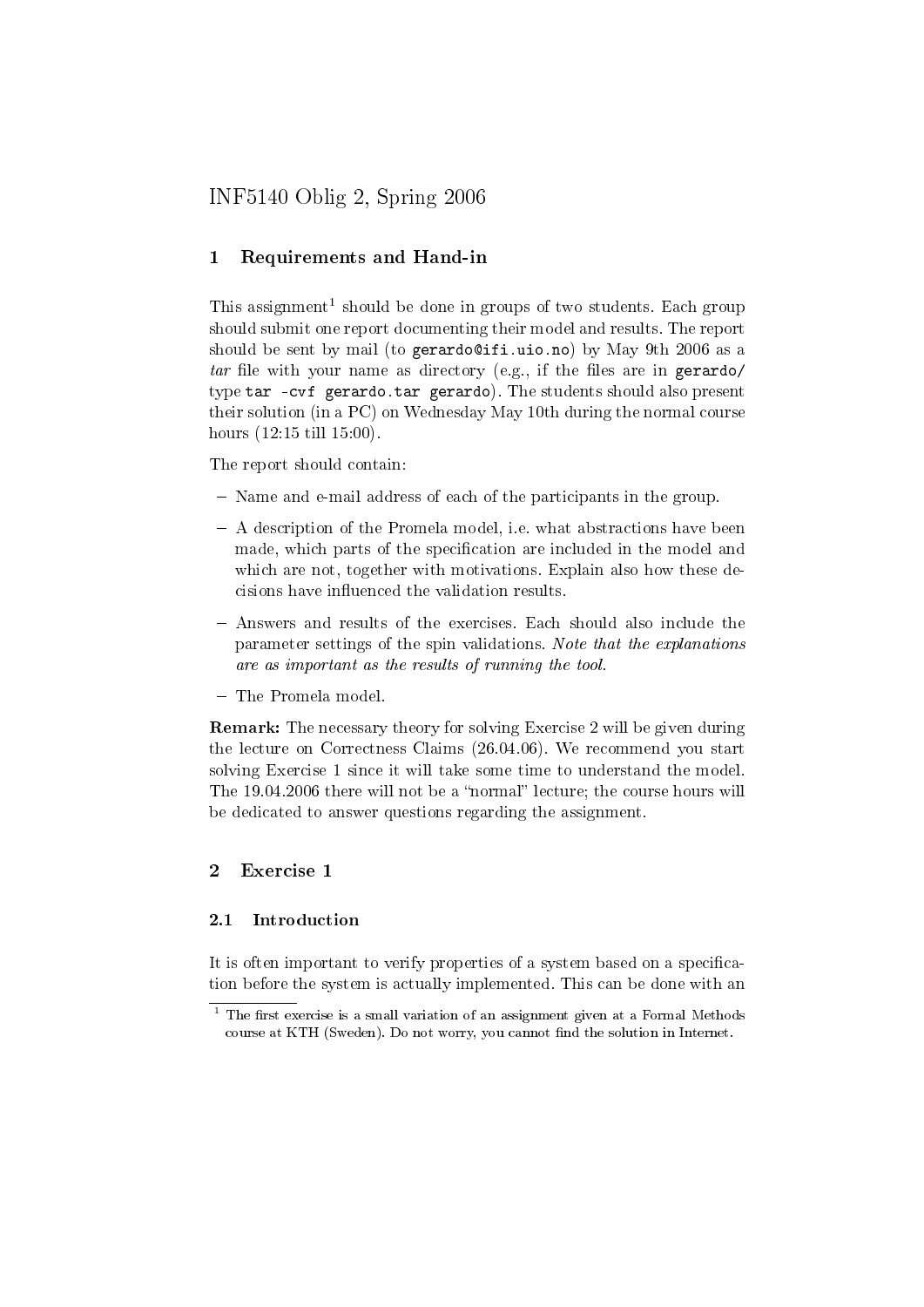abstract model that captures the relevant parts of the specification, and excludes those parts that are not relevant for verifying the desired properties. The verification can be done in various ways. You should use Promela and Spin (eventually XSpin) to verify some properties of the Mobile-IP protocol. The corresponding IETF Proposed Standard Protocol can be downloaded from ftp://ftp.rfc-editor.org/in-notes/rfc3220.txt.

### 2.2 Getting Started

- 1. Browse through the description of the protocol, so that you get a rough understanding of it. Start by reading the Protocol Overview at section 1.7, refer to the previous pages for the terminology used. When reading the rest of the protocol description, pay special attention to sections 3.3 and 3.4.
- 2. Walk through the draft Promela model that is enclosed in the assignment and try to understand how it works. Identify what parts of the specification is expressed in the Promela model.

#### 2.3 Exercises

- 1. (a) Specify the following properties in LTL. Motivate your formalizations.
	- i. Always, the mobile node eventually talks
	- ii. Always, the mobile node eventually talks or moves
	- iii. Always, the mobile node eventually talks or moves or timesout
	- (b) Verify the above properties. Explain your results.
- 2. (a) Extend the Promela model so that a second mobile node (with the second agent as home agent) is running.
	- (b) Verify properties 1-a-i to 1-a-iii and explain your result.
	- (c) Verify the same properties with weak fairness and explain your result.
- 3. Comment out the second mobile node, so that only one mobile node is running in the Promela model.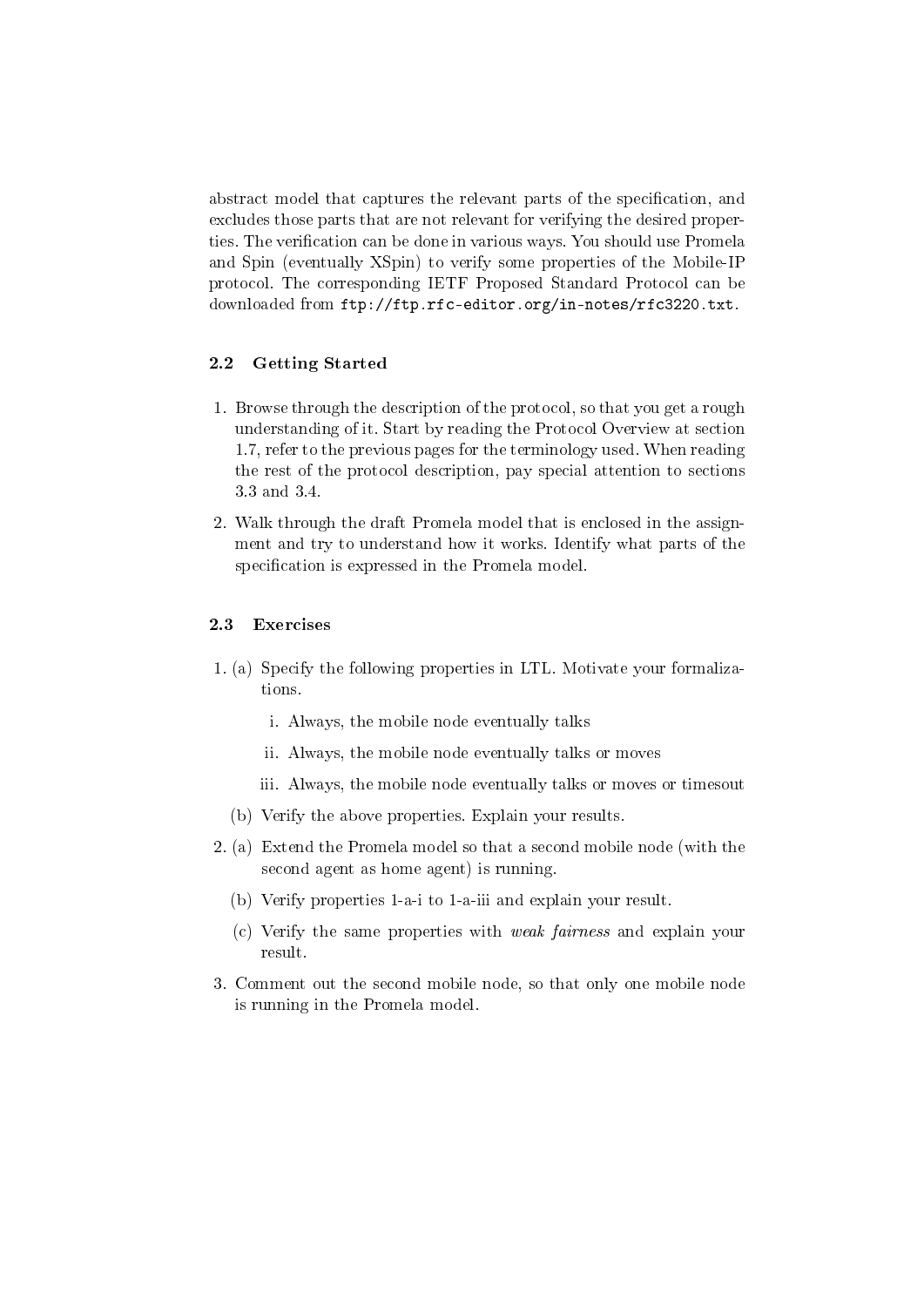- (a) Extend home agents, so that after granting a request to their mobile node, they store (remember) at what care of agent the mobile node is registered.
- (b) Specify the following property in LTL and motivate your formalization: Always, when the mobile node talks, it is registered correctly".
	- Explanation: "Registered correctly" means that the mobile node is registered (according to the home agent) with the care of agent she "thinks" she is.
	- Hint: "Registered correctly" can be defined as an agreement between a variable in the mobile node and a variable in its home agent.
- (c) Verify property 3-b and explain your results.

### 2.4 Hints

- $-I$  If verification is slow, try verification options that yield a faster verification; weak fairness slows verification down, while partial order reduction and compression speeds it up.
- When you are making extensions to the model, you might want to enclose your new constructions in # if ... # endif in order to do verification on different versions of the model. These compiler directives serve to include or exclude parts of the model in a particular validation or simulation.
- When writing properties in LTL, a useful predefined function of Spin is procname[pid]@label which returns true at a state only if the next statement that can be executed in the process with instantiation number pid is the statement that comes after the label label in procname. (It is an error if the process referred to with pid is not an instantiation of procname). To illustrate how this function can be used in expressing properties we give the following example. Property: "The mobile node will eventually move". Expression of Property in LTL:

#define moves MobileNode[3]@Movement  $\Diamond$  moves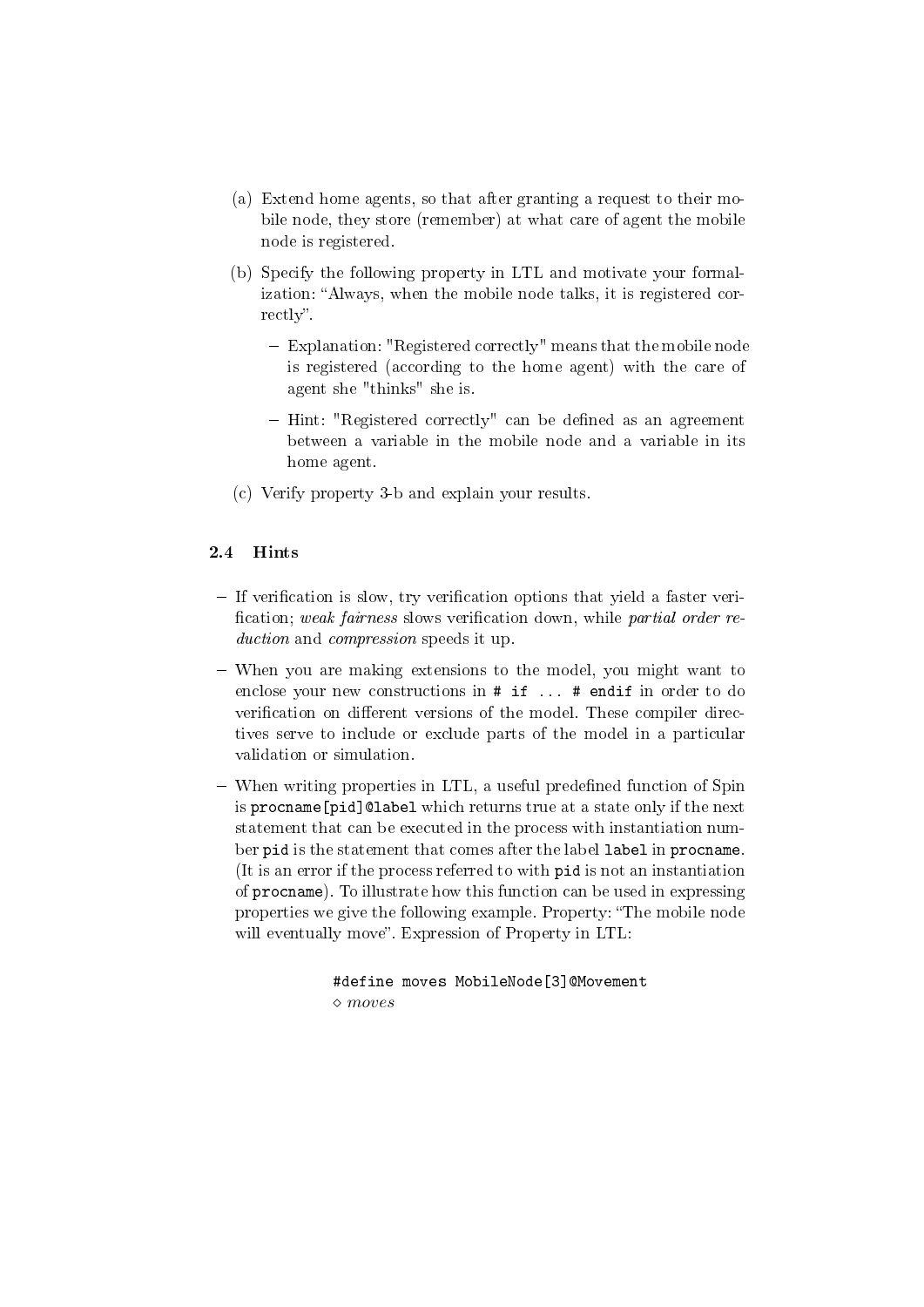Note that pid is the unique process instantiation number of a process at each running. The pids start with 0 and are assigned in order of creation. The single process of type MobileNode in the draft model is the forth created process, hence its pid is 3.

 When writing properties in LTL one can refer to the current value of a local variable in a similar way. The function procname[pid]:var refers to the current value of the local variable var in the process with instantiation number pid. (Again, it is an error if the process referred to with pid is not an instantiation of procname). We illustrate with an example. Property: Eventually the value of currentLink in the mobile node is equal to the value of link in the first agent". Expression of Property in LTL:

#define areEqual MobileNode[3]:currentLink == Agent[1]:link  $\Diamond$  are Equal

## 3 Exercise 2

1. Given the following model:

```
byte x = 2;
active proctype A()
{
           do
           :: x = 3 - x
           od
}
active proctype B()
{
progress: do
           :: x = 3 - x
           od
}
```
(a) Are there non-progress cycles? Justify your answer and give a counter-example if it is not the case.